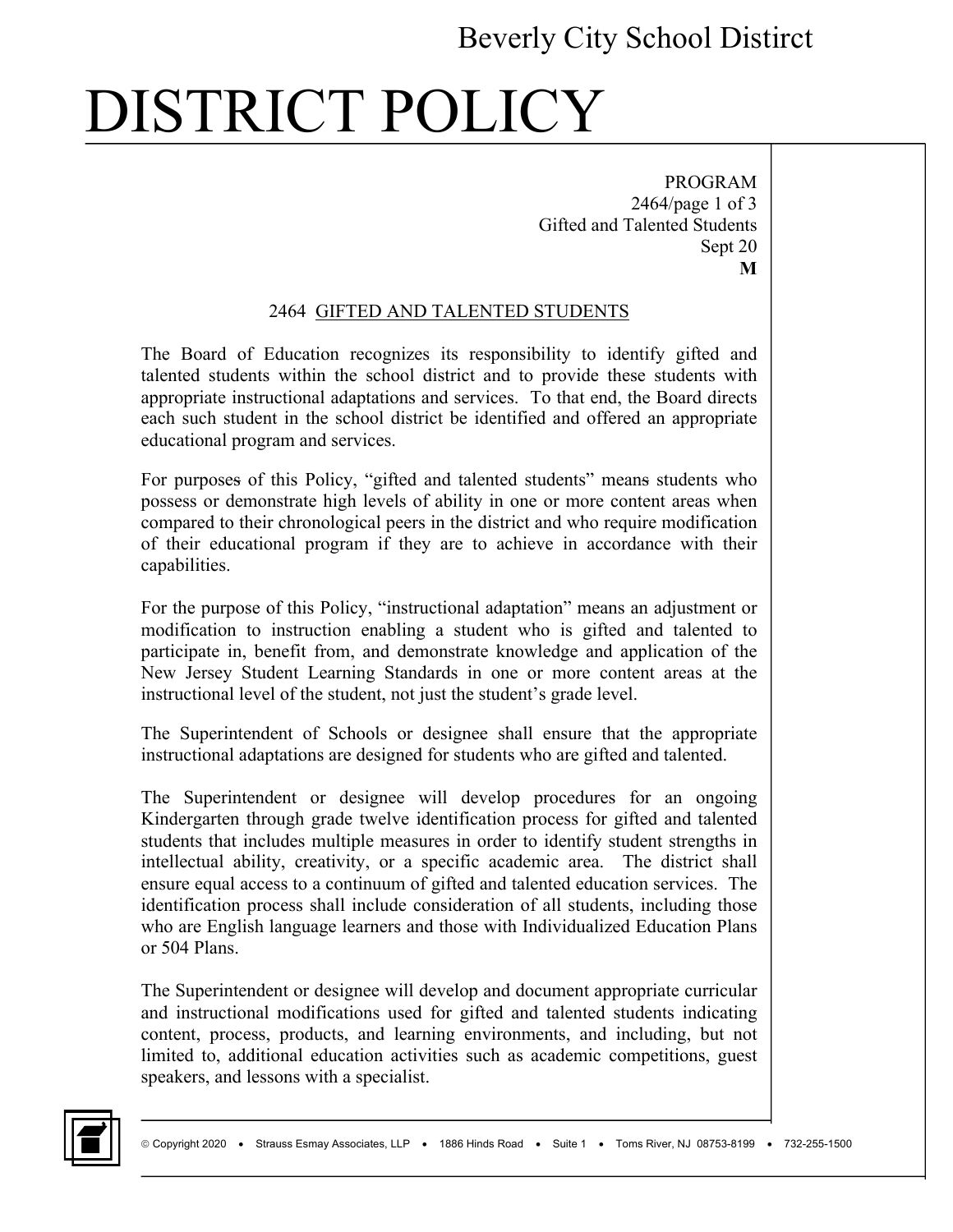#### Beverly City School Distirct

# DISTRICT POLICY

 PROGRAM 2464/page 2 of 3 Gifted and Talented Students

The Superintendent or designee will take into consideration the Gifted Programming Standards, Position Statements, and White Papers of the National Association for Gifted Children in identifying and serving gifted and talented students.

The district will provide the time and resources to develop, review, and enhance instructional tools with modifications for helping gifted and talented students acquire and demonstrate mastery of the required knowledge and skills specified by the standards at the instructional level of the student.

The district will actively assist and support professional development for teachers, educational services staff, and school leaders in the area of gifted and talented instruction.

The district shall file with the New Jersey Department of Education Coordinator for Gifted and Talented Services a report by October 1, 2020 and thereafter on a schedule that coincides with the school district's New Jersey Quality Single Accountability Continuum (QSAC) review pursuant to N.J.S.A. 18A:7A-11. The report shall include, but not be limited to, the gifted and talented continuum of services, policies, and procedures implemented in the school district; the total number of students receiving gifted and talented services in each grade level Kindergarten through grade twelve disaggregated by race, gender, special education designation, and English language learner designation; the professional development opportunities provided for teachers, educational services staff, and school leaders about gifted and talented students, their needs, and educational development; and the number of staff employed by the school district whose job responsibilities include identification of and providing services to gifted and talented students. Programs for gifted and talented students will be periodically evaluated for their continuing efficacy and adjusted accordingly.

The parent of any student identified as gifted or talented shall be consulted regarding any program designed to address the student's particular needs.